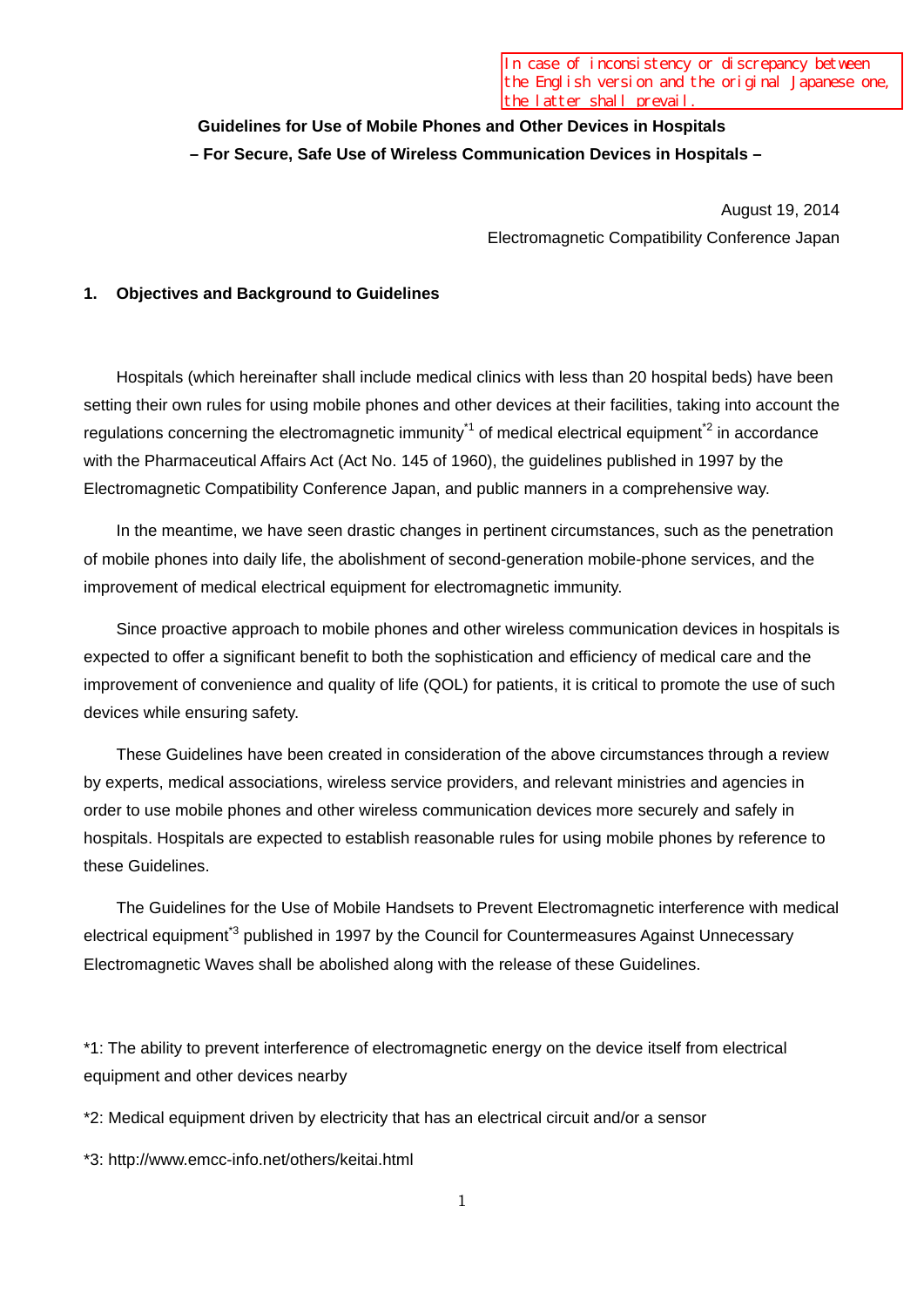#### **2. Coverage of the Guidelines**

New regulations are not implemented according to these Guidelines. Individual hospitals are expected to establish their own rules for the proper usage of mobile phones referencing these Guidelines, taking into account their own situations in a comprehensive manner.

While these Guidelines are designed for hospitals, it is desirable to increase recognition among patients, hospital visitors, hospital staff, and relevant business operators extensively to share facts and ideas behind the Guidelines.

As for electromagnetic interference (hereinafter called "EMI")<sup>\*4</sup> with medical electrical equipment used in a home-care setting, they are not in the direct scope of these guidelines because it is necessary to continue the discussion while considering a variety of electromagnetic environments, as well as the involvement of hospital staff in case radio waves affect these devices. Although, hospitals are expected to work on preventing EMI with medical electrical equipment that is similar to those used in hospitals by reference not only to these Guidelines but also to the information contained in the Report on the Use of Mobile Phones and Other Devices in Hospitals dated August 19, 2014 (hereinafter called the "Report"). To prevent EMI with pacemakers and other implantable medical electrical equipment used not only inside hospitals, hospitals are advised to refer to the Guidelines for Preventing Interference Effects of Radio Waves of Various Devices that Use Radio Waves on Implantable Medical Electrical Equipment<sup>5</sup> established by the Ministry of Internal Affairs and Communications (MIC).

\*4: Electromagnetic interference: Interruptions, obstructions, degradations or limitations of the performance/function of electronics/electrical equipment caused by electromagnetic fields.

(e.g., the stoppage of medical electrical equipment caused by electric fields emitted from radio equipment.)

\*5: http://www.tele.soumu.go.jp/j/sys/ele/medical/chis/index.htm

#### **3. Establishing Rules for Using Mobile Handsets Targeted at Users of Hospitals**

As mobile handsets (which hereinafter mean to include smartphones and tablets with a built-in cell-phone function) have become increasingly essential to daily life in recent years, it is desirable to allow the use of mobile handsets by patients and hospital visitors in hospitals (hereinafter called "Hospital Users") to the extent possible for improvement of convenience and quality of life for patients. On the other hand, while medical electrical equipment is required to have a certain level of immunity for electromagnetic fields, their operation may be affected by mobile handsets when they are used in close proximity. Another concern is public manners, such as sounds made during phone calls, of ringtones, of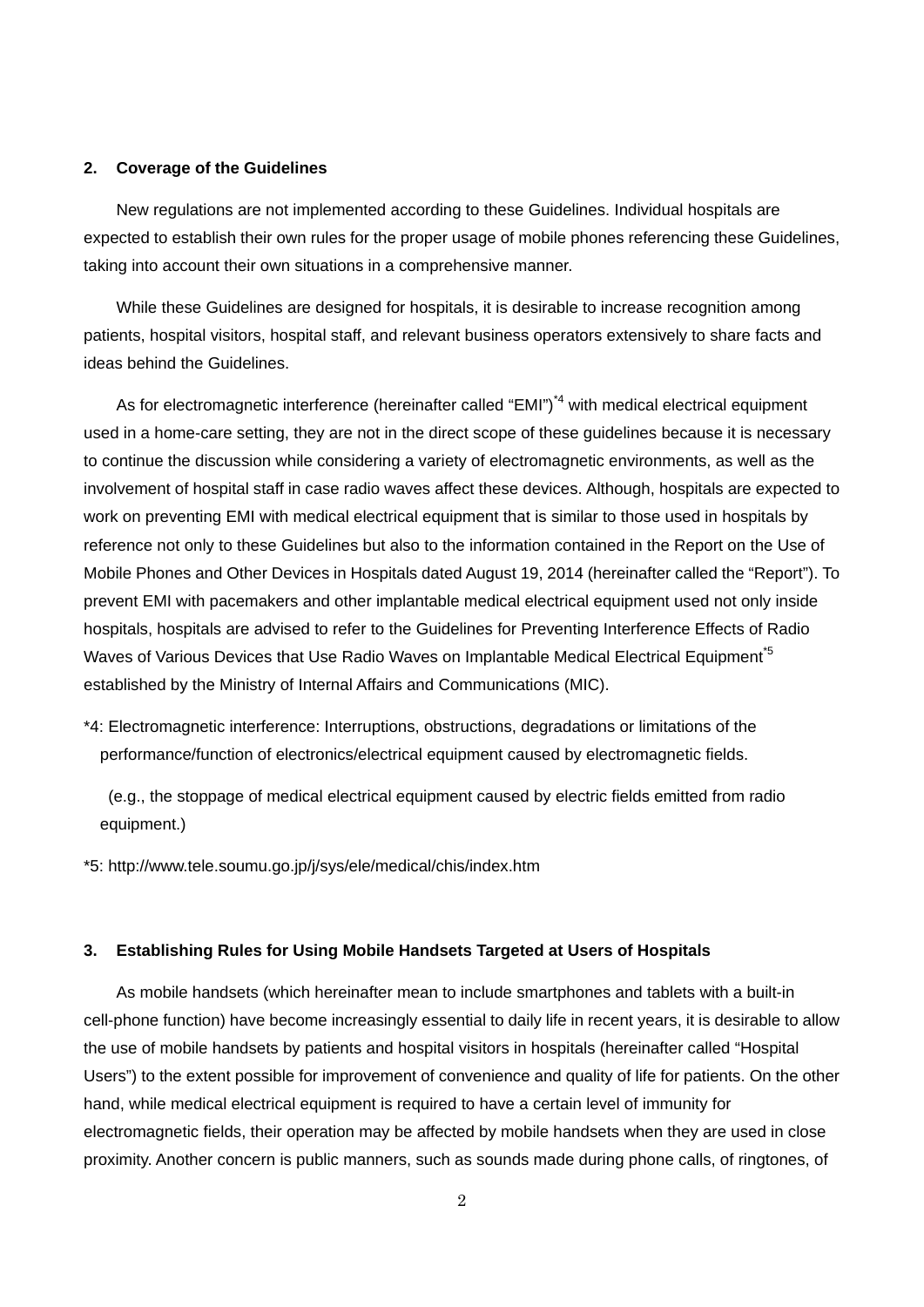incoming mail tones, of operation, and of watching TV (hereinafter called "Calls"). Therefore, it is necessary to place certain restrictions on the use of mobile handsets in hospitals and establish proper rules for using them. This chapter describes general precautions and concepts on how to establish rules for using mobile handsets particularly targeted at Hospital Users.

Since the kinds of medical electrical equipment and facilities differ among hospitals, hospitals are expected to set specific rules properly by reference to these Guidelines, considering their individual circumstances.

#### **(1) General Precautions**

See the following key matters that require attention when hospitals set rules:

#### **(a) Setting a Separation**

Since radio waves from mobile handsets are attenuated as we separate from handsets, we can prevent EMI with medical electrical equipment by ensuring that there is a certain level of separation. On the other hand, it is necessary to avoid putting mobile handsets on medical electrical equipment as it may greatly interfere with the operation of such devices. By reference to the recommended separation distance<sup> $6$ </sup> used in the international standards for the electromagnetic compatibility of medical electrical equipment<sup> $7$ </sup>, a general suggestion of the proper separation distance<sup>\*8</sup> would be to separate mobile handsets about one meter<sup>\*9</sup> from the medical electrical equipment that may be affected<sup>\*10</sup>. If hospitals have confirmed safety based on their own test results, information from the instruction manual for specific medical electrical equipment, and other sources\*11, they may set a separation lower than one meter.

If patients using medical electrical equipment (e.g., users of external pacemakers) are in the vicinity, it is also necessary to set a certain level of separation from medical electrical equipment.

\*6: Although JIS T 0601-1-2:2012 uses a term "the recommended separation distance," these Guidelines use another term "general suggestion of proper separation distance," which is also used in the guidelines set by the Council for Countermeasures Against Unnecessary Electromagnetic Waves, the MIC's Guidelines for Preventing Electromagnetic Interference of Various Devices Using Radio Waves with Implantable Medical electrical equipment.

\*7: It refers to as IEC 60601-1-2, based on which JIS T 0601-1-2 (standards in Japan) has been created. Versions 2001 (Ver. 2), 2004 (Ver. 2.1), and 2007 (Ver. 3) of IEC 60601-1-2 may be considered nearly equivalent to JIS T 0601-1-2:2012 (Ver. 2). Similarly, Version 1993 (Ver. 1) of IEC 60601-1-2 may be considered nearly equivalent to JIS T 0601-1-2: 2002 (Ver. 1). Some imported items adopt EN (European Norm) and other standards. Medical electrical equipment manufactured and sold in Japan must comply with these standards in accordance with the Pharmaceutical Affairs Act.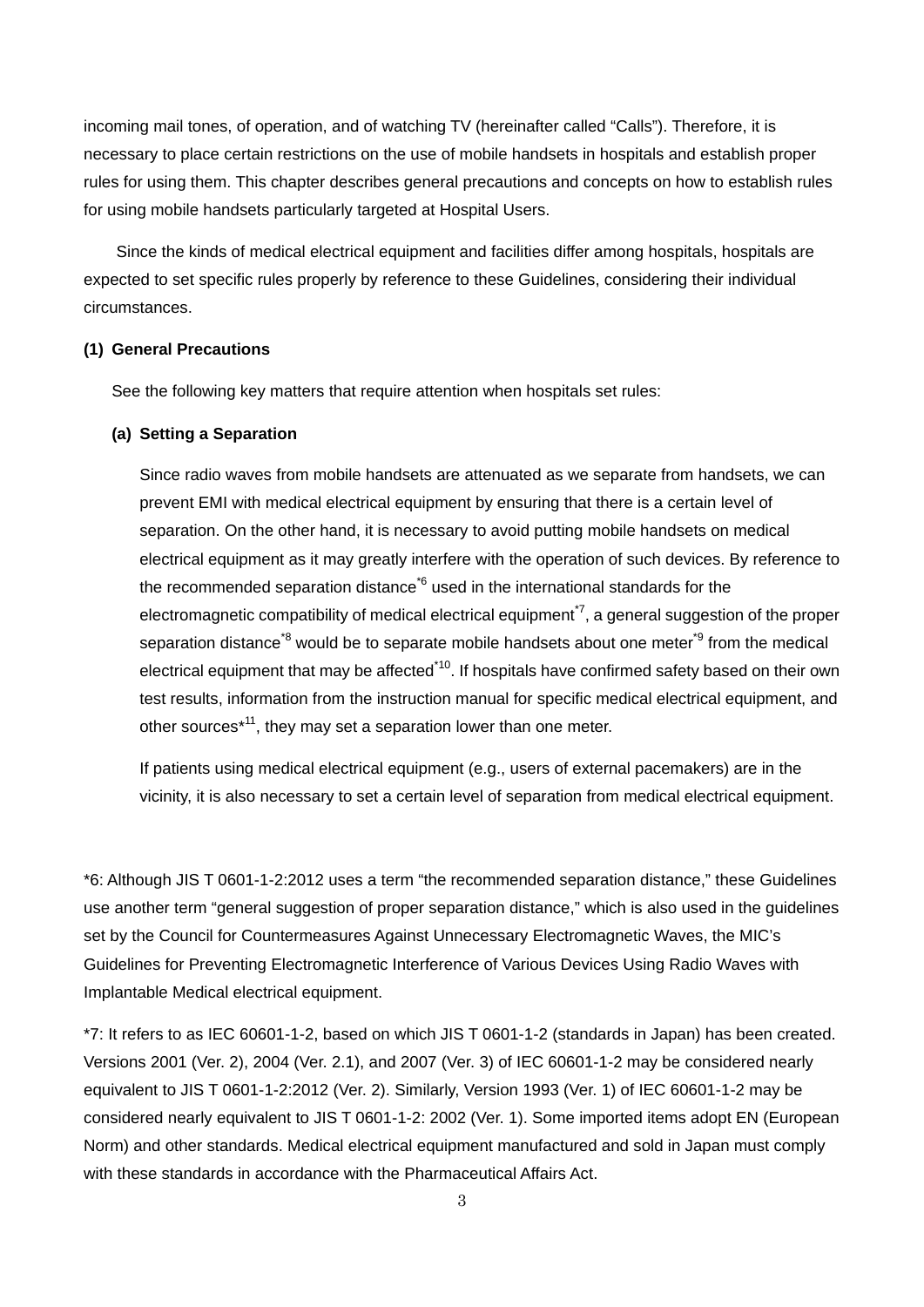\*8: We have not confirmed the occurrence of any impacts that keep medical professionals from attaining their purpose of medical care with this level of distance, whereas it should be noted that certain nuisances, such as an abnormal noise from speakers and an effect on the display, possibly occur even though they do not interfere with the purpose of medical care.

\*9: A general suggestion of the proper separation distance in these Guidelines has been established based on the result of an experiment using actual equipment (which was conducted for the formation of these guidelines), the standards for electromagnetic compatibility of medical electrical equipment (JIS T 0601-1-2:2012), and other sources. According the wireless access system for current mobile phones in Japan, the recommended separation distance is specifically 1.15 m (calculated with a relative gain of 0 dB) if we apply peak power output of 250 mW to the formula in the standards for computing the recommended separation distance. Still, the general suggestion of the proper separation distance has been set to around one meter because (1) the recommended separation distance would be 0.92 m if we take into account the relative gain for actual mobile handsets (approximately -2 dB); (2) the maximum distance for interference effects on medical practice (except for abnormal noises, blurring on the display, etc.) in the experiment (which was limited to the medical electrical equipment that may be affected and not exhaustive) was 18 cm; and (3) the level of separation should be easy-to-understand for Hospital Users. Just to be on the safe side, we need to pay attention to older medical electrical equipment placed in hospitals {e.g., JIS T 0601-1-2:2002 (Ver. 1) compliant products that have not been evaluated with all frequencies used for current mobile phones, older products that do not have corresponding JIS versions.} Refer to the Report for more detailed measurement outcomes and concepts of separation.

\*10: The medical electrical equipment of particular concern include general-purpose infusion pumps, syringe pumps, blood purifiers, external pacemakers, artificial ventilators, balloon pump driving apparatuses for auxiliary circulation, percutaneous cardiopulmonary driving apparatuses, auxiliary artificial heart driving apparatuses, and closed circuit stationary infant incubators.

\*11: Refer to 2.2.1. "Reference: Examples of How to State the Recommended Separation Distance (Separations)" and Footnote No. 11 in 2.2.3 in the Report.

#### **(b) Public Manners**

Since Calls using mobile handsets in shared space may disturb the rest of other patients, it is appropriate for hospitals to place use restrictions from a perspective of public manners. They are advised to examine and set specific rules in consideration of their circumstances.

#### **(c) Protecting Personal and Medical Information**

While many mobile handsets have recording and camera functions, it is appropriate to avoid the use of such functions in hospitals in light of protecting personal information and preventing the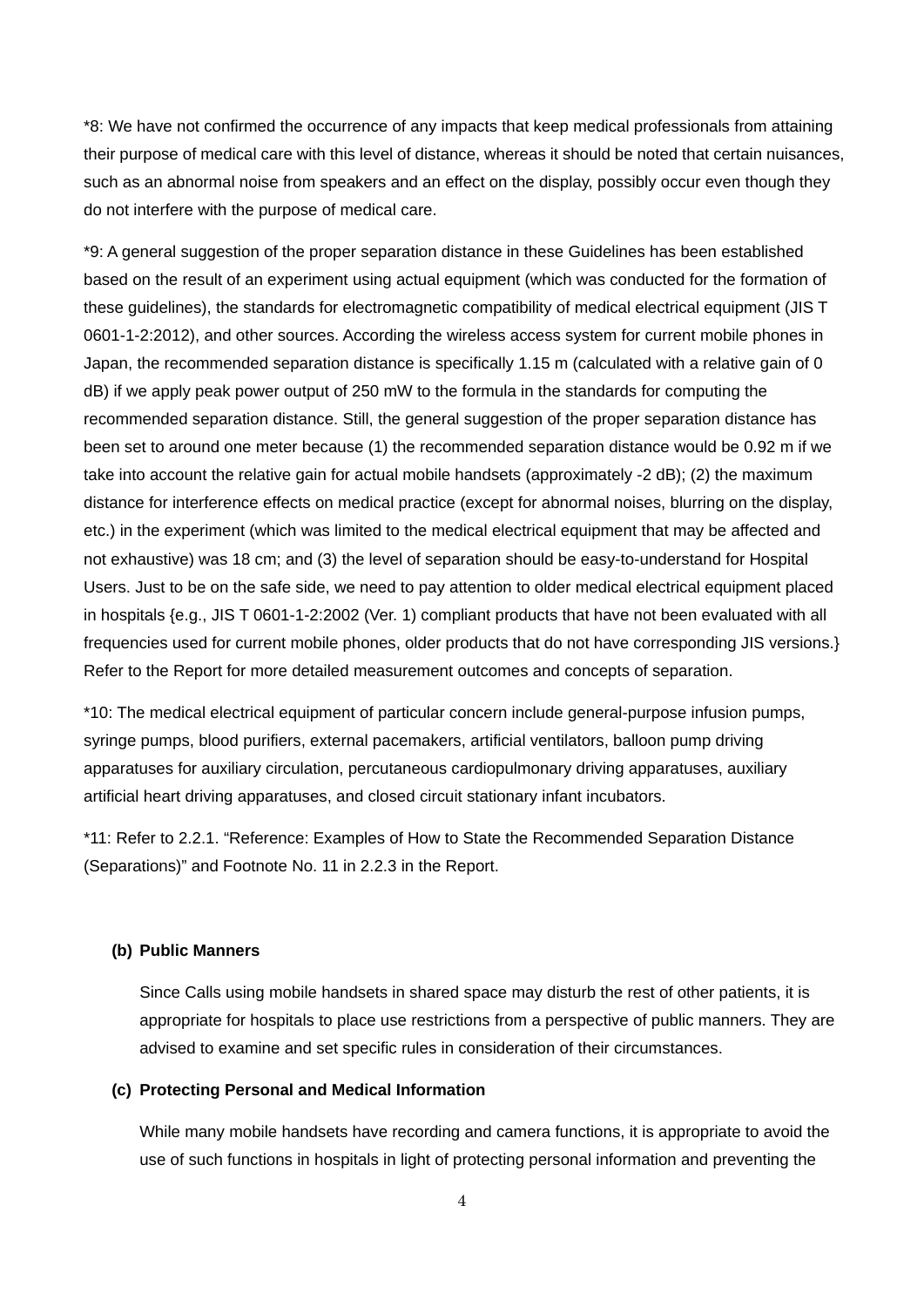leakage of medical information as a rule. Therefore, hospitals are advised to examine and set specific rules in consideration of their circumstances as necessary.

#### **(d) Improving a Structure for EMC\*12**

In hospitals, it is preferable to put someone in charge of realizing a favorable EMC environment. The EMC Personnel is responsible for establishing rules for using mobile handsets working with other relevant departments while improving a management system for EMC at his/her facilities. For specific efforts, the EMC Personnel should refer to Chapter 7 "Improving a Management Structure in Hospitals" and consider the specific circumstances of the facilities.

\*12: Electromagnetic compatibility: A status that two or more instruments operate normally without receiving EMI mutually when either or both emit electromagnetic fields.

#### **(2) Setting Area-specific Rules for Use**

Since the kinds of medical electrical equipment, the need for using mobile handsets, and the need for consideration of others appear to differ greatly among specific areas in hospitals, hospitals need to set area-specific rules. For the areas where the use of mobile handsets is allowed, they also need to set up the conditions for use (e.g., separations, precautions for use). See the following approach to the establishment of area-specific rules for examining and setting rules in hospitals based on the above guidelines:

#### **(a) Waiting Lounges, Lobbies, Cafeterias, Corridors, Elevator Halls, etc.**

Since there is no medical electrical equipment in this area normally, hospitals may allow the use of mobile handsets, including Calls, while reminding Hospital Users of public manners. If a patient using medical electrical equipment is in this area, mobile handsets in use should be separated by at least the specified separation from medical electrical equipment. If this area is in the vicinity of the restricted areas, hospitals should set restrictions on the use of mobile handsets as necessary. Hospitals should remind Hospital Users to avoid using mobile handsets while walking ("texting while walking") as it is a dangerous act.

#### **(b) Patient rooms**

As medical electrical equipment used in this area is usually limited, the level of interference effects of the use of mobile handsets on medical electrical equipment appears to be relatively low. Therefore, mobile handsets may be used in this area. In case there is medical electrical equipment that may be affected in this area, mobile handsets in use should be separated by at least the specified separation from medical electrical equipment. If a patient using medical electrical equipment is in this area, mobile handsets in use should be separated by at least the specified separation from medical electrical equipment. Since Calls could disturb the rest of other patients in a patient room for multiple patients, it is preferable to set certain restrictions. While the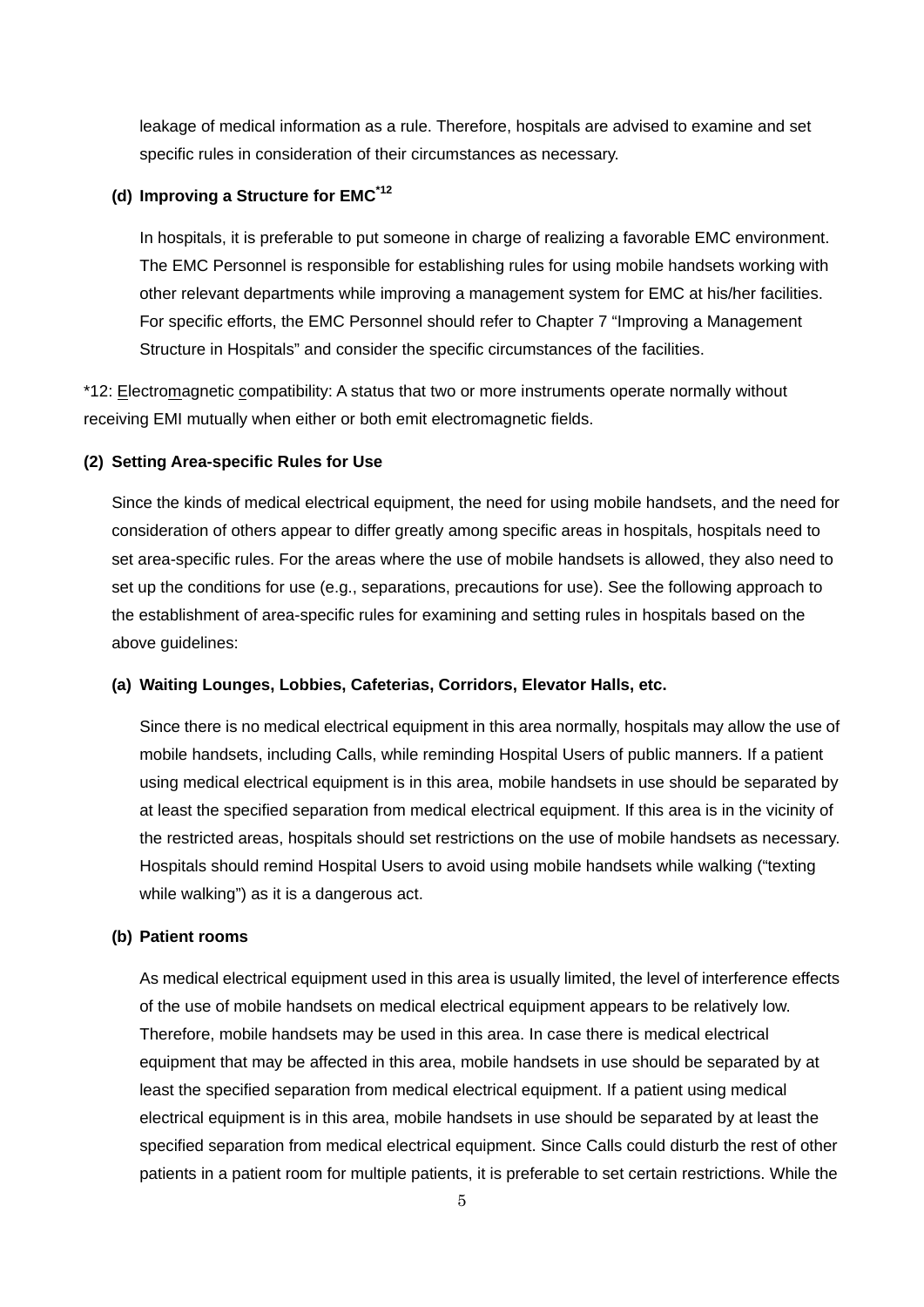use of e-mail, Web, and other applications that do not emit a sound is unlikely to disturb the rest of other patients in the room, hospitals are expected to set restrictions as necessary, such as prohibiting the use of such applications at night.

#### **(c) Consultation Rooms**

It is desirable to avoid the use of mobile handsets in examination rooms so as not to disturb doctor's work and other patients. Even if noise and other events occur, the potential effects on medical practices are limited as much of the medical electrical equipment used in this area are diagnostic devices. Examination rooms are under the control of hospital staff. If the use of mobile handsets should affect medical electrical equipment, hospital staff would acknowledge the effects and deal with the situation by, for example, keeping mobile handsets away from medical electrical equipment. This means that Hospital Users do not need to turn off their mobile handsets in this area, provided that, in the case that there are patients using medical electrical equipment, any mobile handsets in use are separated by at least the specified separation from the medical electrical equipment.

#### **(d) Operating Rooms, Intensive Care Units (ICUs), Laboratories, Treatment Rooms, etc.**

Much of the medical electrical equipment used in this area, such as life-support devices, carry a significant risk if radio waves interfere with such equipment. We should therefore prohibit the use of mobile handsets as a rule. Mobile handsets should be turned off (or switch to airplane or offline mode) since they may transmit signals even in the standby state.

#### **(e) Mobile Phone Space, Rooms Designated for Mobile Phone Use, etc.**

If hospitals have little space where mobile handsets may be used, it is desirable to set up space for the use of mobile handsets in the appropriate location for the convenience and quality of life for Hospital Users. Any type of use, including Calls, should be allowed in this area.

| Areas              | Calls   | E-mail, Web, and          | Area-specific    |
|--------------------|---------|---------------------------|------------------|
|                    |         | <b>Other Applications</b> | Precautions      |
| Cafeterias,        | Allowed | Allowed                   | Mobile handsets  |
| waiting<br>rooms.  |         |                           | in use should be |
| corridors,         |         |                           | separated by at  |
| elevator<br>halls, |         |                           | least the        |
| etc.               |         |                           | specified        |
|                    |         |                           | separation from  |

[Reference Cases: Establishment of Rules for Using Mobile Handsets by Area]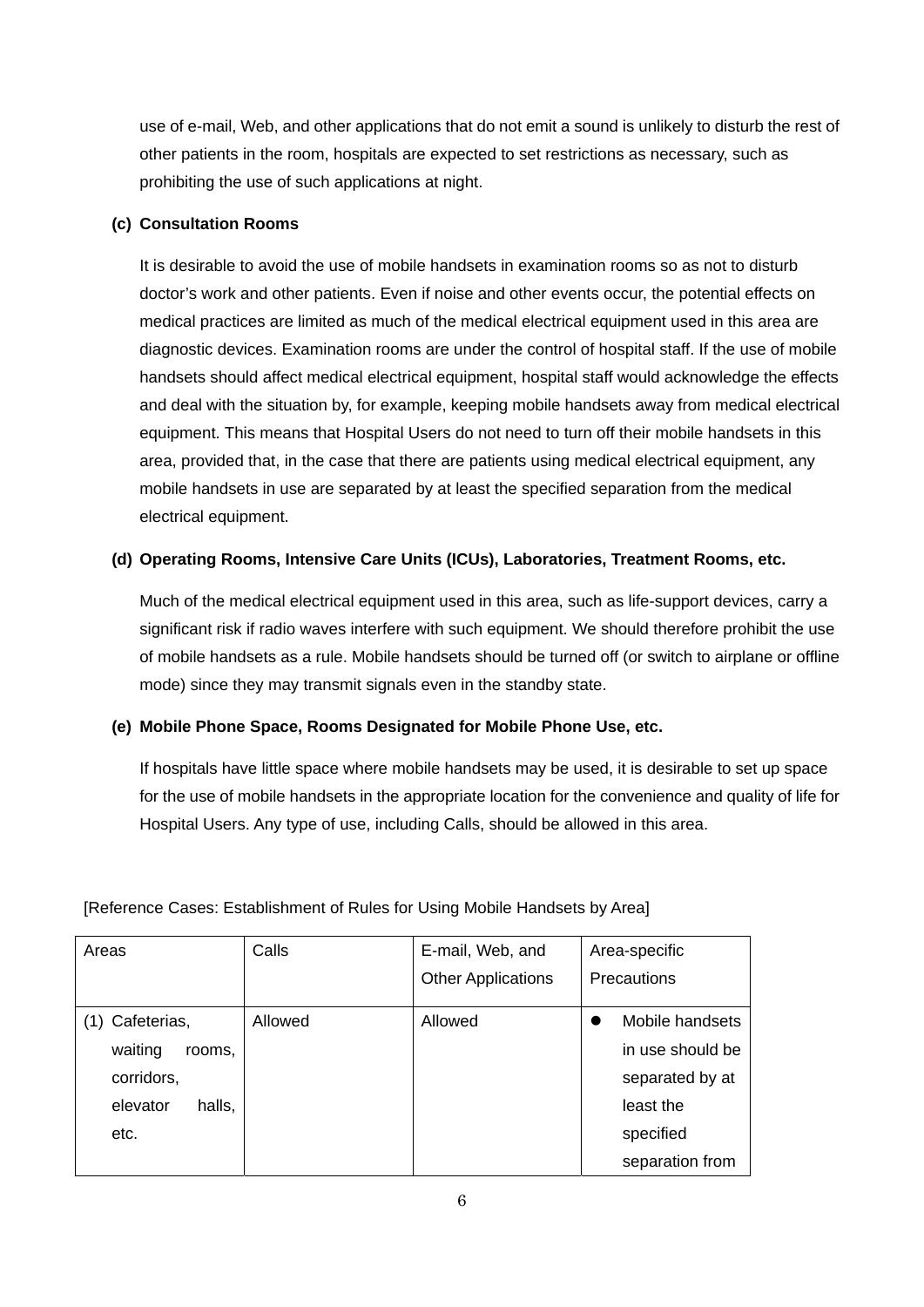|                    |                      |         |           | medical           |
|--------------------|----------------------|---------|-----------|-------------------|
|                    |                      |         |           | electrical        |
|                    |                      |         |           | equipment.        |
|                    |                      |         |           | Use should be     |
|                    |                      |         |           | restricted as     |
|                    |                      |         |           |                   |
|                    |                      |         |           | necessary if      |
|                    |                      |         |           | mobile handsets   |
|                    |                      |         |           | in use are in the |
|                    |                      |         |           | vicinity of the   |
|                    |                      |         |           | restricted areas. |
|                    |                      |         |           | Texting while     |
|                    |                      |         |           | walking is        |
|                    |                      |         |           | dangerous and     |
|                    |                      |         |           | should be         |
|                    |                      |         |           | avoided.          |
|                    |                      |         |           |                   |
| (2) Patient rooms, | Partially allowed*13 | Allowed | $\bullet$ | Mobile handsets   |
| etc.               |                      |         |           | in use should be  |
|                    |                      |         |           | separated by at   |
|                    |                      |         |           | least the         |
|                    |                      |         |           | specified         |
|                    |                      |         |           | separation from   |
|                    |                      |         |           | medical           |
|                    |                      |         |           | electrical        |
|                    |                      |         |           | equipment.        |
|                    |                      |         |           | In a patient      |
|                    |                      |         |           | room for          |
|                    |                      |         |           | multiple          |
|                    |                      |         |           | patients, certain |
|                    |                      |         |           | consideration is  |
|                    |                      |         |           | necessary from    |
|                    |                      |         |           | a perspective of  |
|                    |                      |         |           | public manners,   |
|                    |                      |         |           | such as placing   |
|                    |                      |         |           | restrictions on   |
|                    |                      |         |           |                   |
|                    |                      |         |           | Calls.            |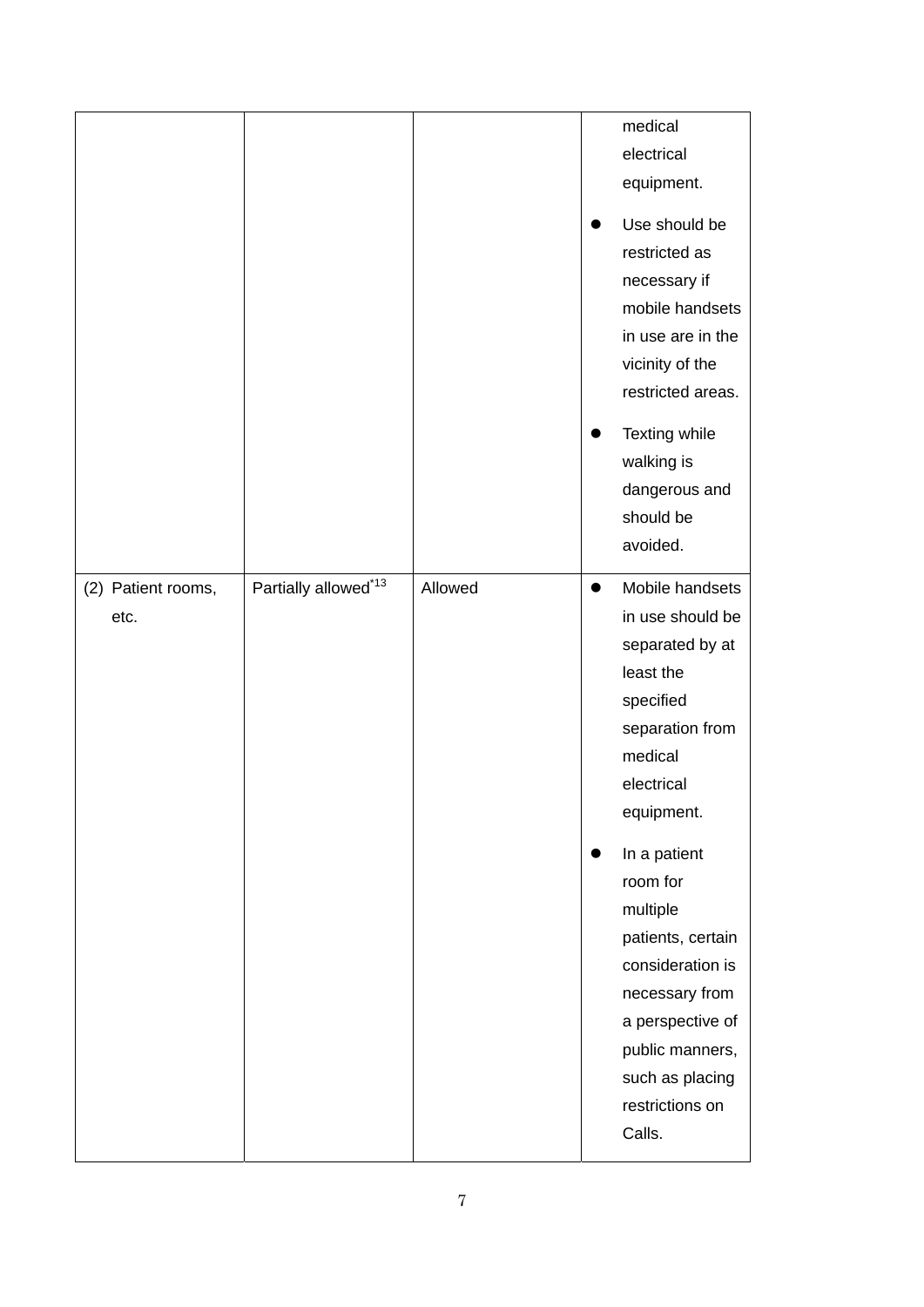| (3) Consultation     | Not allowed | Partly allowed             | $\bullet$ | There is no                         |
|----------------------|-------------|----------------------------|-----------|-------------------------------------|
| rooms                |             | (No need to switch<br>off) |           | need to turn off<br>mobile handsets |
|                      |             |                            |           | (provided that                      |
|                      |             |                            |           |                                     |
|                      |             |                            |           | mobile-phone                        |
|                      |             |                            |           | users keep                          |
|                      |             |                            |           | distance from                       |
|                      |             |                            |           | medical                             |
|                      |             |                            |           | electrical                          |
|                      |             |                            |           | equipment for at                    |
|                      |             |                            |           | least the                           |
|                      |             |                            |           | specified                           |
|                      |             |                            |           | separation.)                        |
|                      |             |                            |           | Consideration is                    |
|                      |             |                            |           | necessary. For                      |
|                      |             |                            |           | example, use                        |
|                      |             |                            |           | should be                           |
|                      |             |                            |           | avoided to                          |
|                      |             |                            |           | prevent the                         |
|                      |             |                            |           | disturbance to                      |
|                      |             |                            |           | medical                             |
|                      |             |                            |           | examination or                      |
|                      |             |                            |           | other patients.                     |
| (4) Operation        | Not allowed | Not allowed                |           | Mobile handsets                     |
| rooms, ICUs,         |             |                            |           | should not be                       |
| laboratories,        |             |                            |           | used and should                     |
| treatment rooms,     |             |                            |           | be turned off.                      |
| etc.                 |             |                            |           | (Or they should                     |
|                      |             |                            |           | be switched to                      |
|                      |             |                            |           |                                     |
|                      |             |                            |           | the mode that                       |
|                      |             |                            |           | does not emit                       |
|                      |             |                            |           | radio waves.                        |
| (5) Space for mobile | Allowed     | Allowed                    |           |                                     |
| phones, etc.         |             |                            |           |                                     |

\*13: Which matters should require attention from a perspective of public manners cannot be decided in a single uniform way. Note that the above cases are for reference only; specific rules are left to the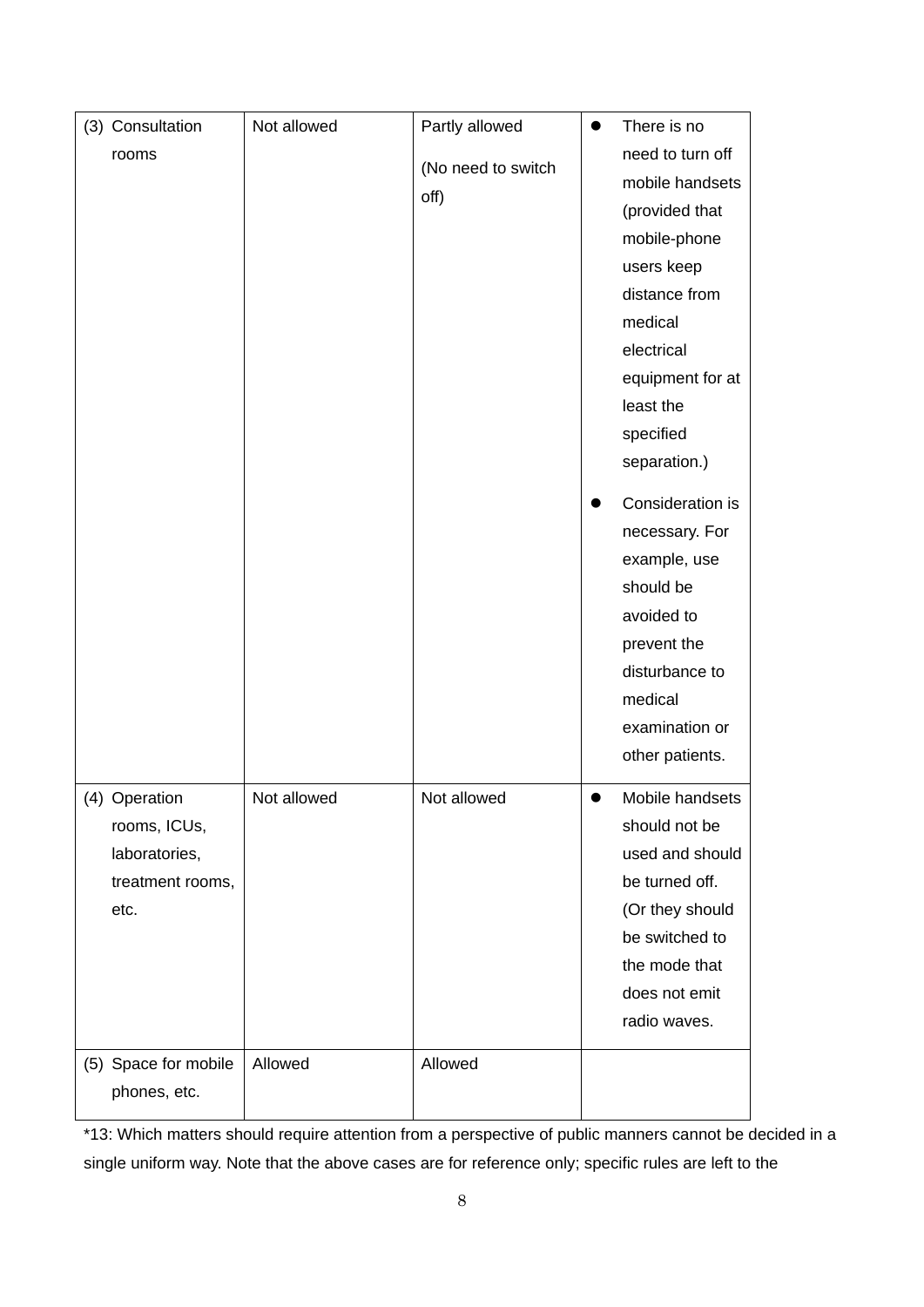discretion of individual hospitals.

#### **4. Establishing Rules for Using Mobile Handsets Targeted at Hospital staff**

It is necessary to set rules specifically targeted at hospital staff when hospitals establish rules for using mobile handsets at their facilities.

Considering that the use of mobile handsets for medical practice contributes to the swift and optimum operation of medical services, the use thereof, including Calls, may be allowed in principle, on the condition that hospital staff is fully educated about the prevention of interference with medical electrical equipment. It is important, however, that each hospital confirm that the use of mobile handsets does not affect medical electrical equipment, in areas, such as operation rooms, where there is medical electrical equipment with a significant risk of interference based on the test result if they have conducted a test on their own, information from the instruction manual for specific medical electrical equipment, and other sources. Another effective measure is to introduce a system with low power output for medical practice {e.g., the personal handy phone system (PHS) for medical purposes}.

If hospitals use mobile handsets for medical practice, it is necessary to take a measure to avoid confusion among Hospital Users, such as attaching a dedicated strap to these mobile handsets.

As for the use of mobile handsets for private purposes by hospital staff, it is appropriate to apply the same rule as that of Hospital Users in the areas where both hospital staff and Hospital Users are present. Mobile handsets may be used in the areas where access is limited to hospital staff (e.g., nurses' stations, and staff lounges, medical offices, and other staff rooms) because there is no medical electrical equipment that may be affected by radio waves or Hospital Users to whom consideration should be given in terms of public manners.

#### **5. Keeping People Informed about the Rules for Using Mobile Handsets in Hospitals**

It is necessary to fully inform Hospital Users, hospital staff, and relevant business operators of the content of the rules for using mobile handsets to ensure compliance with the rules. Hospitals should carefully explain the rules to patients orally and through leaflets when admitted, and post signs on the content of the rules for use in an easy-to-understand manner in a highly visible location in each area inside their facilities. Signs should contain rules for using mobile handsets for Calls as distinguished from e-mail, Web, and other applications in a straightforward manner. (See reference examples in the exhibit.)

Hospital staff and relevant business operators are expected to take the lead in complying with the rules. Therefore, hospitals should ensure that these individuals are particularly well informed about the rules by, for example, distributing memos and posting alert messages.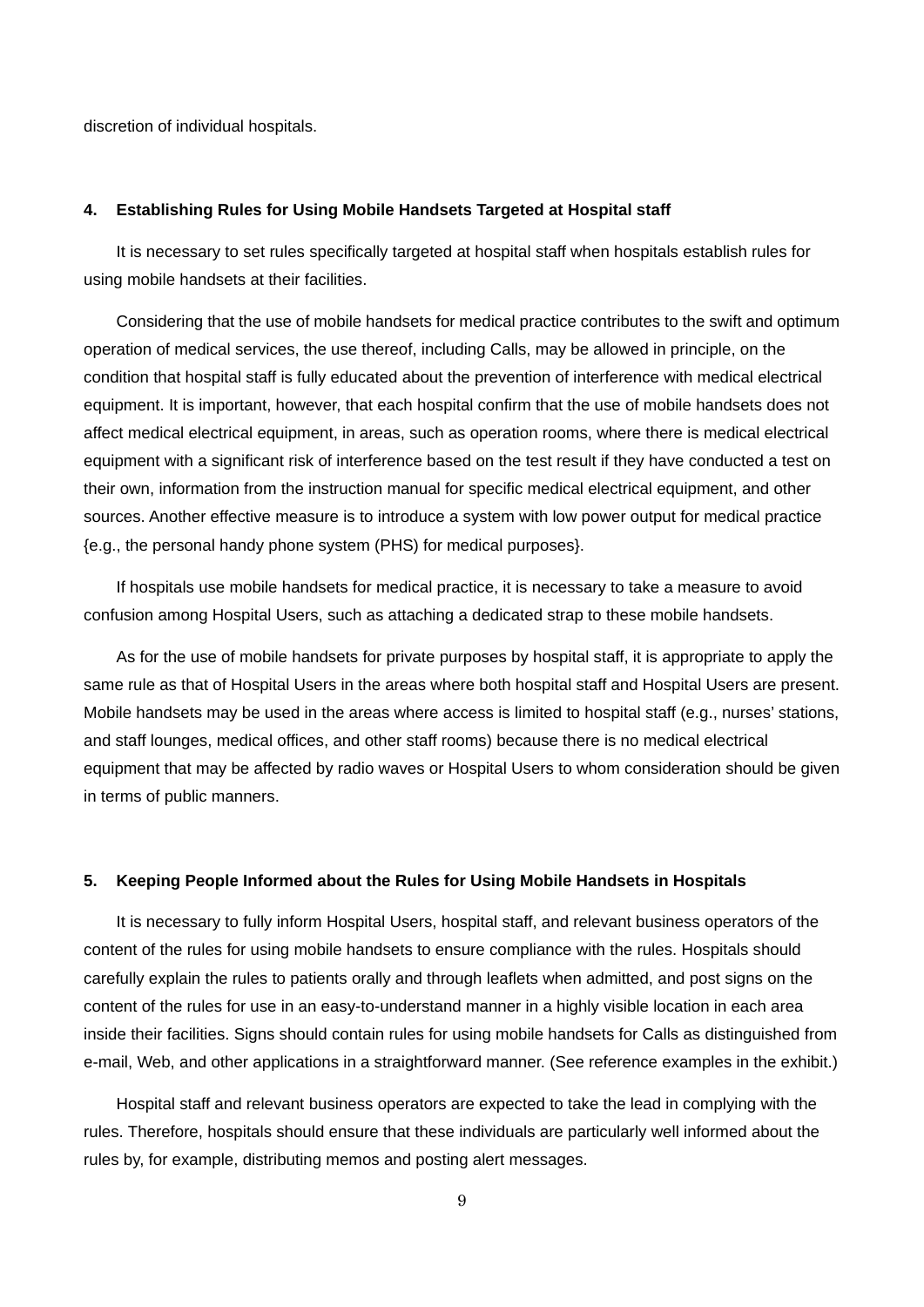#### **6. Using Wireless Communications Systems other than Mobile Handsets**

With the development of information and communications technologies (ICT) and the application thereof to medical services in recent years, the use of wireless communication devices as a system for medical purposes has rapidly gained popularity, and opportunities for use are expected to increase in the future. See the following approach to the usage of wireless communications systems. (Note: Refer to the Report for details on advanced cases on the application of ICT to medical services using wireless communications systems.)

#### **(1) PHS**

Actually, Personal Handy-phone System (PHS) handsets manufactured with low output power for hospital staff have already been implemented at many hospitals. While these handsets may be used in hospitals, in principle, hospitals should confirm that the use of PHS handsets does not affect any medical electrical equipment in such areas as operation rooms and ICUs based on the test result if they have conducted a test on their own, information from the instruction manual for specific medical electrical equipment, and other sources. However, putting PHS handsets on medical electrical equipment should be prohibited.

#### **(2) Wireless LAN**

Since wireless LAN devices generally used in Japan have lower output power than mobile handsets, they are less likely to interfere with medical electrical equipment. That is why it is considered appropriate to use them in hospitals, and have already been implemented at many hospitals. Hospitals should, however, confirm that the use of wireless LAN devices does not affect any medical electrical equipment in such areas as operation rooms and ICUs based on the test result if they have conducted a test on their own, information from the instruction manual for specific medical electrical equipment, and other sources. Putting wireless LAN devices on medical electrical equipment should be prohibited.

As smartphones, tablets, game consoles, mobile routers, and other devices with embedded wireless LAN connectivity have rapidly gained popularity, the use of such wireless LAN devices by Hospital Users may cause interference and other problems to the wireless LAN used inside hospitals.

Therefore, hospitals with wireless LAN connectivity need to take such measures as placing restrictions on the use of wireless LAN devices brought by hospital visitors and recommending the use of the LAN made available by hospitals to general visitors. Attention should be given particularly to those who use smartphones and similar devices embedded with both wireless LAN and mobile phone capabilities.

To implement a wireless LAN, it is necessary to check that radio equipment conforms to the technical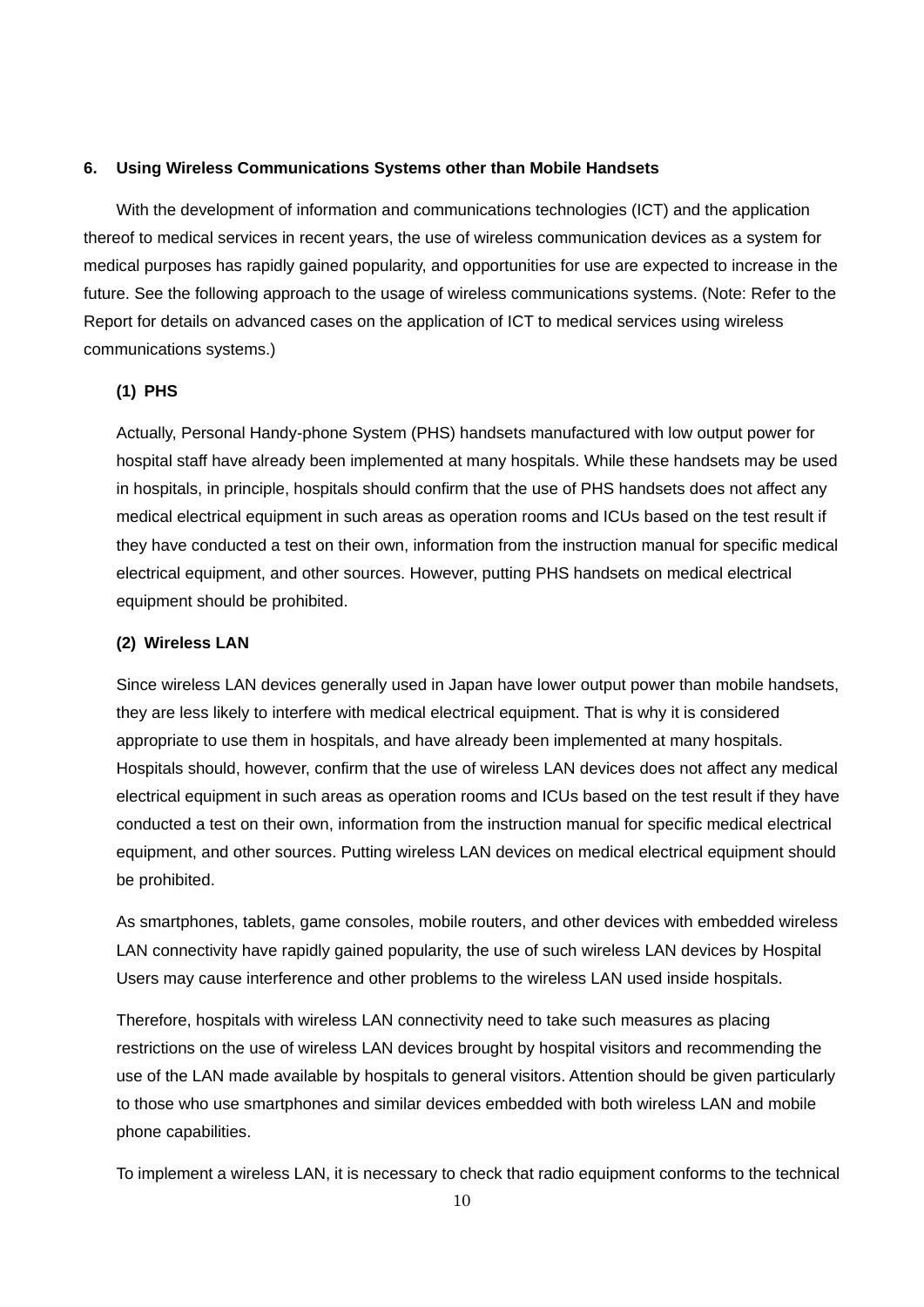standards in Japan by checking the presence of radio equipment conformity certification marks such as the Technical Conformity Mark  $\circledR$ .

#### **(3) Establishing Femtocell Base Stations\*14**

Establishing femtocell base stations is likely to expand coverage inside hospitals when they have poor signal quality. Around a femtocell base station, the transmitted power of mobile handsets accessing the base station becomes lower under specific conditions compared with accessing a distant base station. This means that there is less EMI by radio waves from mobile handsets on surrounding medical electrical equipment. Hospitals are advised to consult professional operators about specific installation plans in harmony with these Guidelines since the improvement of the electromagnetic environment is possibly limited and as the effect mentioned above may be achieved only through the precise configuration of the coverage area.

\*14: Small base stations that cover a small area with low output

#### **(4) Others**

RFID, ZigBee, Bluetooth, and other technologies have become widely used to identify and manage medical electrical equipment. In implementing any of these technologies, hospitals should check the interference effects of such technologies on medical electrical equipment based on the test result if they have conducted a test on their own, information from the instruction manual for specific medical electrical equipment, and other sources. Since some types of RFID readers may emit strong electromagnetic waves, interference effects need to be checked carefully in the process of implementing RFID.

#### **7. Improving a Management Structure in hospitals**

By establishing rules for using mobile handsets by reference to these Guidelines, hospitals are more capable to properly manage and operate wireless communication devices in their facilities. To make wireless communication devices available more safely and securely along with further development of ICT for medical services, hospitals need to pay more attention to the management of the EMC environment by reference to these Guidelines. In particular, advanced treatment hospitals, where many advanced medical electrical equipment, such as life-support devices, are expected to address the following matters actively using examples from the efforts made in medically advanced countries<sup>\*14</sup>:

\*14: One example is the Recommendations for EMC/EMI in Healthcare Facilities (2010) put out by the US Food and Drug Administration. Refer to the Report for details.

#### **(1) Deploying EMC Managers**

It is preferable to assign someone (EMC Managers) to work on EMC in hospitals on an ongoing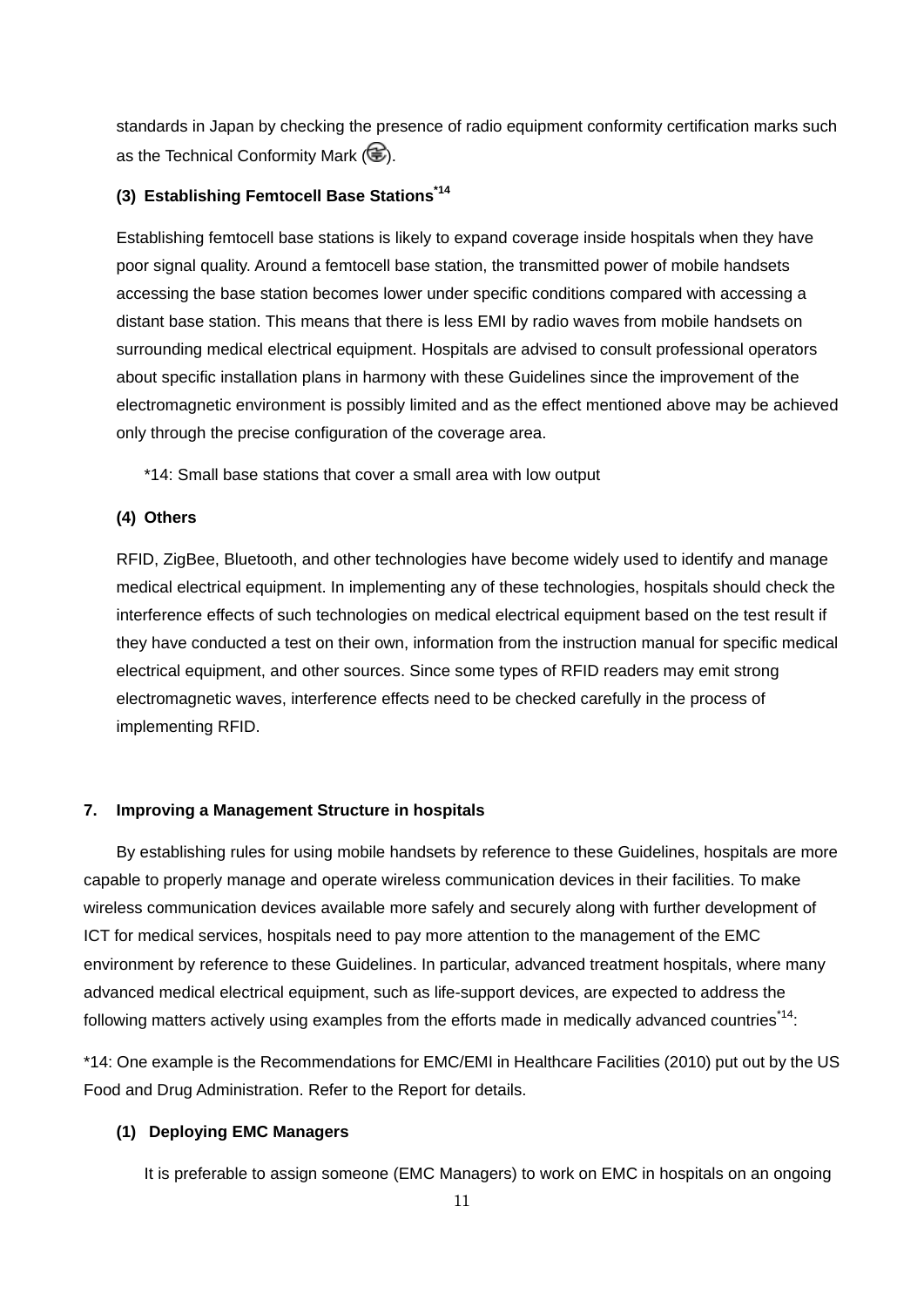basis. Clinical Engineering Technologists or safety management supervisors for medical equipment can also serve as EMC Managers. It is desirable to assign Certified Clinical Engineering Specialists or someone who has knowledge about EMC.

#### **(2) Case Examples of Efforts Expected of EMC Managers**

To support the utilization of ICT and the prevention of EMI with medical electrical equipment at the same time, it is preferable that EMC Managers work with relevant departments and play a central role in promoting the matters described below:

## **(a) Evaluating EMC for Wireless Communication Devices and Medical Electrical Equipment Used in Hospitals**

Hospitals should identify which wireless communications terminals are under their control and which ones are not (e.g., mobile handsets brought from outside) and then sort out the users of these terminals. They are also expected to understand the areas where medical electrical equipment that requires focused control in terms of EMC is in use and examine rules for using these terminals to ensure safety.

If medical electrical equipment shows a sign of interference apparently caused by radio waves, hospitals should work in collaboration with the manufacturer of the medical electrical equipment, take tentative measures such as tightening controls on the use of mobile handsets in the surrounding area, and record and analyze the situation to identify the cause.

#### **(b) Evaluating and Improving the Electromagnetic environment**

Generally, the better the radio wave reception, the less the output power of radio waves from mobile handsets. Therefore, improving radio wave conditions can be effective in improving the EMC environment. Hospitals are advised to identify areas with poor signal quality and take measures as necessary. Examples of measures to improve radio wave conditions include the installation of base stations inside the hospitals and indoor repeaters. Hospitals should consult professional operators for specific steps.

#### **(c) Formulating Rules for Hospital Users and Hospital staff on the Use of Mobile Handsets**

Hospitals are expected to establish a structure for examining EMC matters (e.g., EMC Committee) composed of persons in charge from relevant departments by reference to these Guidelines, and formulate rules for both Hospital Users and hospital staff while taking into account the individual situations of hospitals in a comprehensive manner. Members of the EMC committee should share information on an ongoing basis and review any matters as necessary.

#### **(d) Building a Structure for Procuring, Implementing, Operating, and Managing Medical**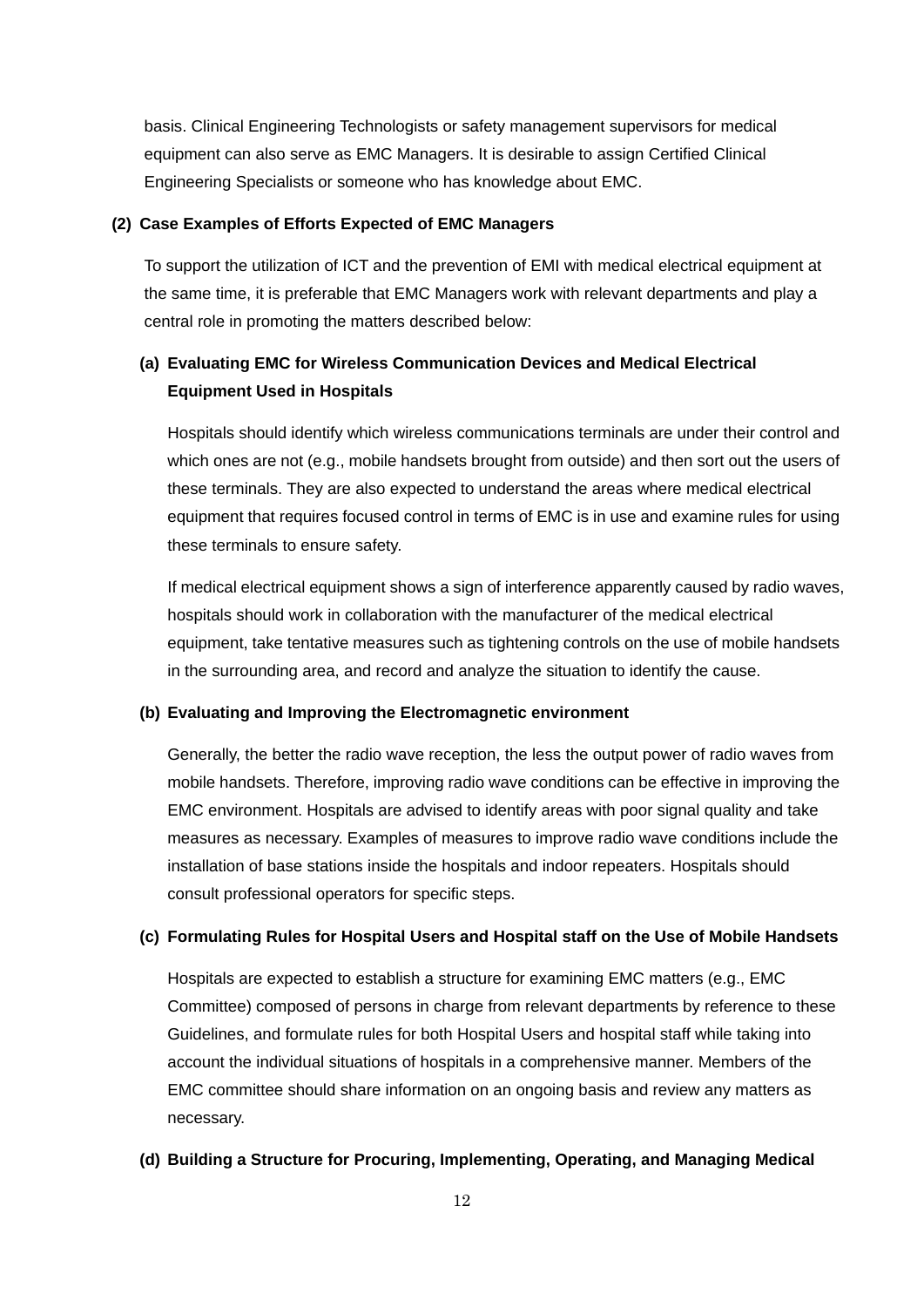### **Electrical Equipment and Wireless Communication Devices to Build a Favorable EMC Environment**

EMC Managers play a central role in establishing administrative rules for handling medical electrical equipment and wireless communication devices to build a favorable EMC environment. In the process, a sufficient structure for communication and coordination should be built among EMC Managers, the personnel in charge of procuring and managing wireless communication devices, and the personnel in charge of procuring and managing medical electrical equipment.

When hospitals plan to introduce some medical electronic equipment or wireless communications equipment for the first time, they should obtain sufficient information from the manufacturers of medical electrical equipment and other sources, and estimate the required separation by conducting a test if necessary to maintain and improve their EMC environment. As medical electrical equipment with built-in wireless communication capabilities has become widely used in recent years, hospitals should work with relevant departments in particular when they introduce such equipment for the first time.

#### **(e) Keeping Hospital Users Informed and Educating Hospital staff**

Rules for using mobile handsets should be communicated through signs posted on the wall, handouts, floor maps, etc. Hospital staff is educated as well on the necessary knowledge about EMC.

#### **(f) Collecting Latest Technical Information on an Ongoing Basis**

EMC Managers are expected to collect latest information, such as the electromagnetic immunity of wireless communication devices and medical electrical equipment, from the manufacturers of such devices, relevant ministries and agencies, and other sources, and attempt to improve their efforts as needed based on the aforementioned information.

#### **8. Matters Expected of Manufacturers of Medical Electrical Equipment**

JIS T 0601-1-2 stipulates that the manufacturers of medical electrical equipment must explain precautions and other matters in instruction manuals, while the second version of JIS T 0601-1-2:2012 further states that they must document an explanation including the recommended separation distance in technical briefing papers.

As the application of ICT to medical services becomes more common in the future, it is anticipated that there will be an increasing need for improvement of the EMC environment in hospitals to continue to ensure security and safety. This means that necessary information should be fully communicated to EMC Managers of hospitals more than ever.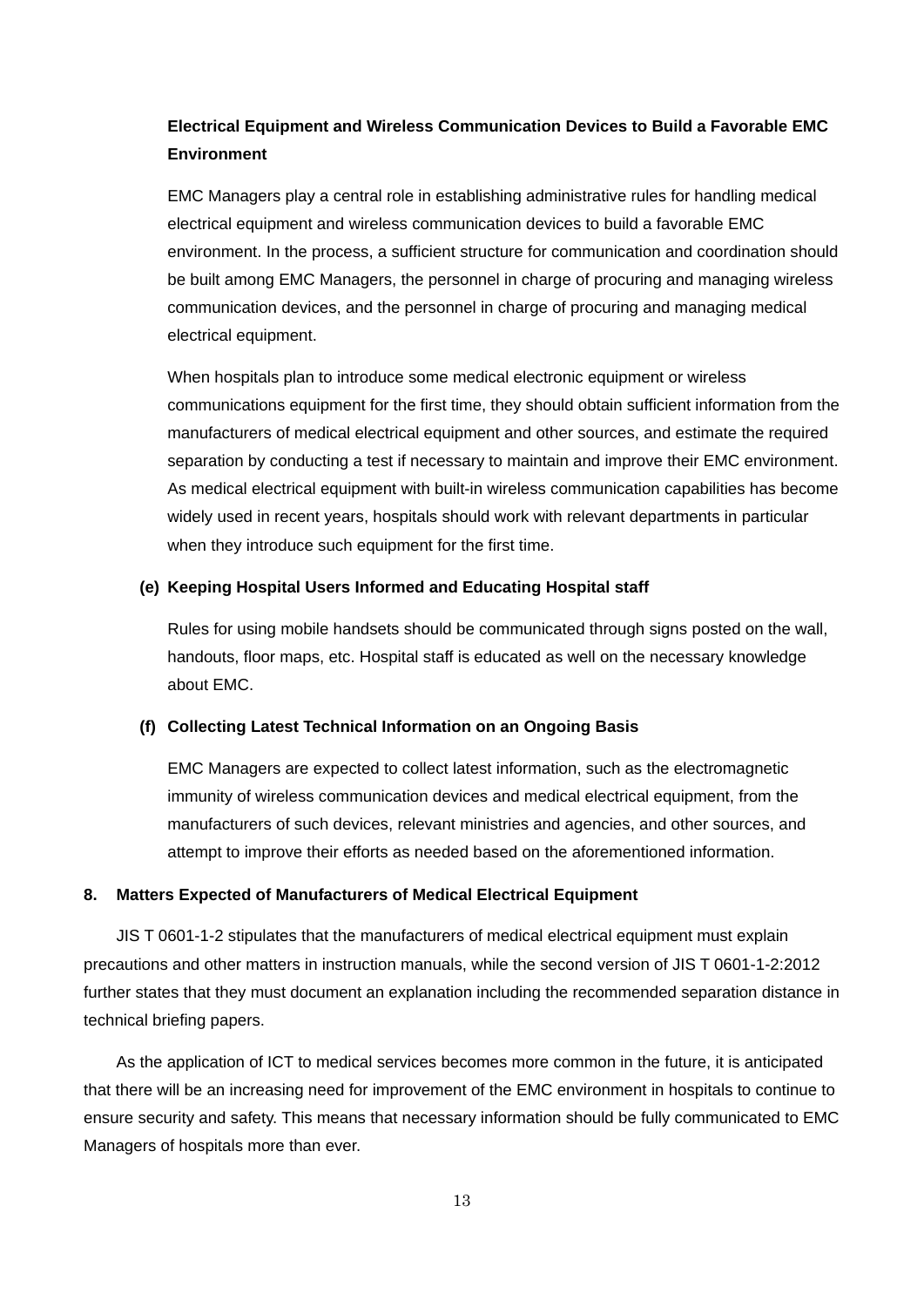The manufacturers of medical electrical equipment are therefore advised to promote efforts to provide the information on EMC of medical electrical equipment that helps EMC Managers make decisions, such as data on separation from mobile handsets, in an easier-to-understand manner based on the intent of the aforementioned standards and these Guidelines. In particular, they are expected to present in an easy-to-understand fashion information on risks and warnings for cases such as the placing of mobile handsets closer to the equipment and older medical electrical equipment. They are also expected to respond to inquiries from hospitals about the said information as promptly as possible, and work cooperatively with hospitals and other parties to identify the cause if hospitals inform them of interference on the delivered medical electrical equipment apparently caused by electromagnetic waves. They examine the possibility of gaining cooperation from mobile-service operators as needed.

Since there is a need for future development of medical electrical equipment with higher electromagnetic immunity, the manufacturers of medical electrical equipment should work actively on this area.

#### **9. Matters Expected of Mobile Service Providers\*15**

Based on these Guidelines, wireless service providers are expected to actively keep its users informed about precautions for use of mobile handsets in hospitals through their websites, instruction manuals, etc. They are also expected to work cooperatively with the manufacturers of medical electrical equipment and other parties to identify the cause if hospitals inform of interference apparently caused by electromagnetic waves.

\*15: Mobile service providers herein mean any business operators involved in the sales and manufacturing of mobile handsets, and the operation of telecommunications networks.